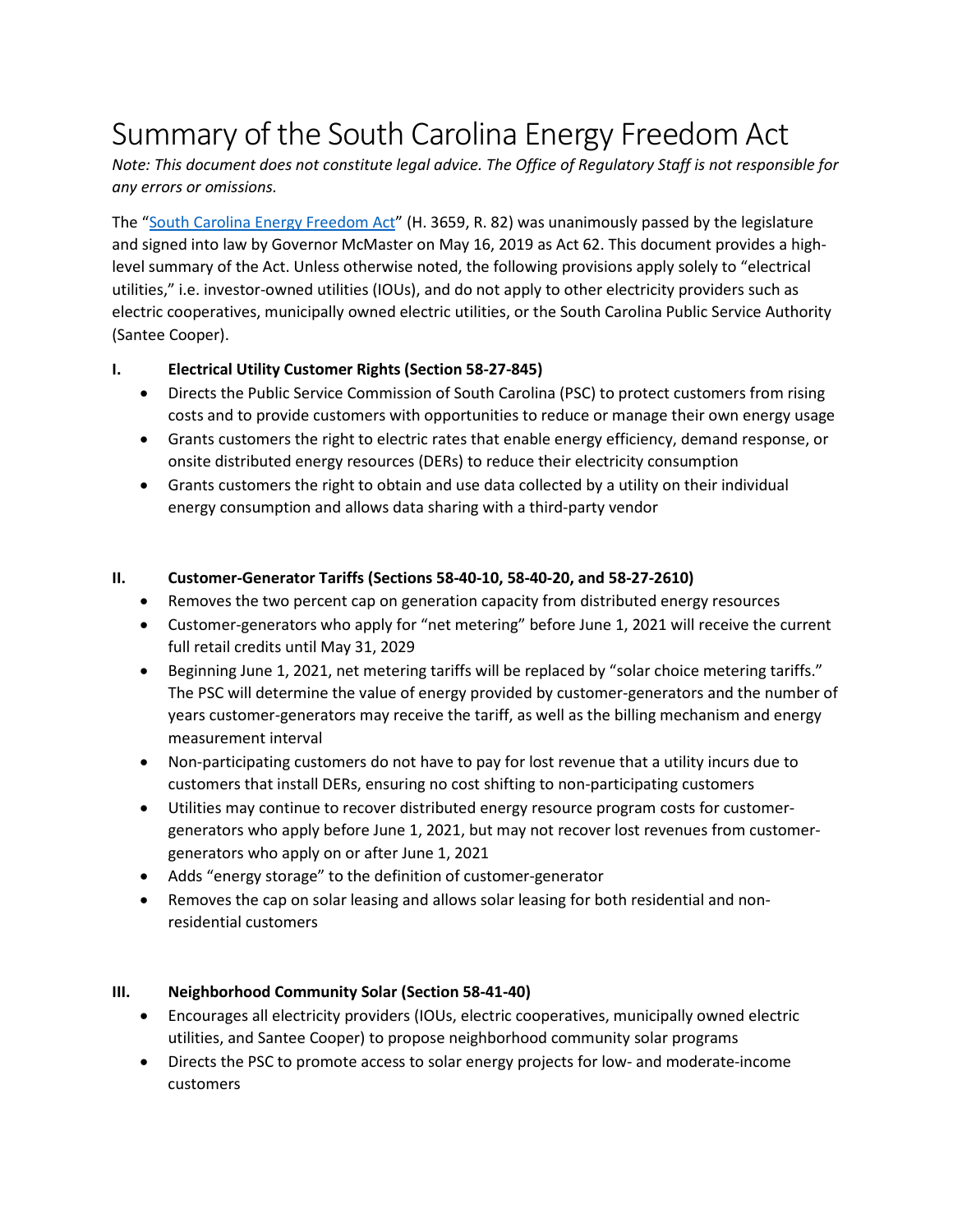• Requires participating customers to cover all program costs, ensuring no cost shifting to nonparticipating customers

## **IV. Small Power Producers (Section 58-41-20)**

- Streamlines the contract process for small power producers under the Public Utility Regulatory Policies Act of 1978 (PURPA)
- Requires the PSC to approve templates for each utility's:
	- o standard offer (for small power producers up to 2 MW),
	- $\circ$  form contract power purchase agreements (for small power producers above 2 MW),
	- o avoided cost methodology, and
	- o commitment to sell forms
- Ensures contract terms are reasonable, non-discriminatory, and in compliance with federal law
- Requires the PSC to consider whether power purchase agreements should prohibit lower prices due to the intermittent nature of renewable energy or include protections to small power producers in the event of interconnection delays by the utility
- Ensures that avoided cost methodologies consider energy, capacity, and ancillary services, to reflect the costs a utility would have incurred to produce a unit of energy on its own
	- o Includes energy storage equipment
	- $\circ$  May account for the resource type and the geographic value to the grid of energy produced near the point of consumption
- Requires the PSC to employ third-party consultants and experts to evaluate each utility's avoided cost calculation
- Allows formal complaint proceedings for disagreements over avoided cost rates
- Allows small power producers with projects already in the interconnection queue to secure contracts with a utility for 10 years at PSC-approved avoided cost rates

# **V. Voluntary Renewable Energy Programs (Section 58-41-30)**

- Requires utilities to file a voluntary renewable program for commercial and industrial customers with a demand of 1 MW or more that will be reviewed and approved by the PSC
- Allows participating customers to negotiate and contract directly with renewable energy suppliers
- Requires participating customers to cover all program costs, ensuring no cost shifting to nonparticipating customers

# **VI. Interconnection Standards (Section 58-27-460)**

- Requires the PSC to consider revisions to interconnection standards to include energy storage and ensure for efficient and timely processing of interconnection requests
- Requires that interconnection disputes follow dispute resolution procedures
- Allows the PSC to consider performance incentives and enforcement mechanisms for electrical utilities to ensure compliance with interconnection standards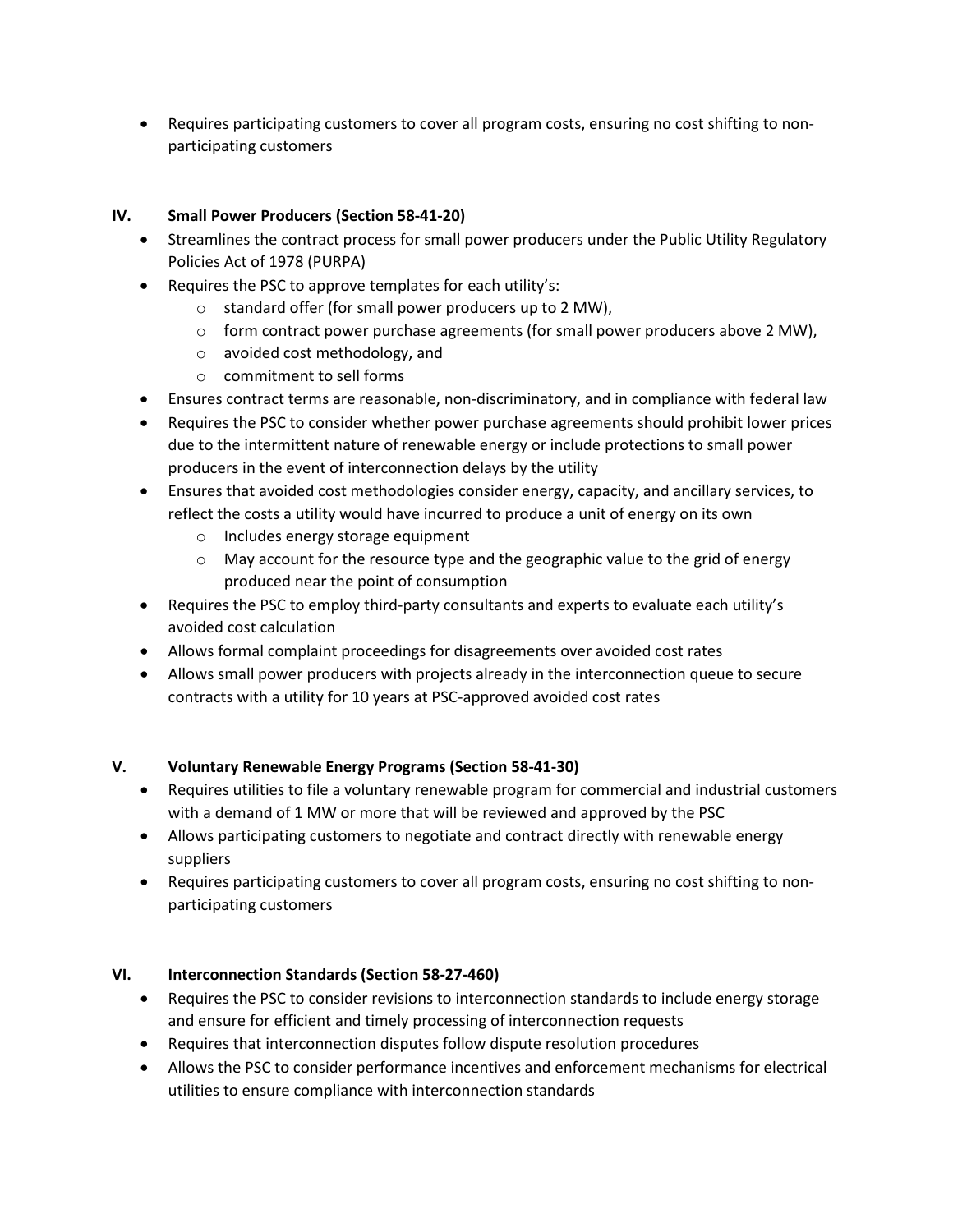- Requires the PSC to consider whether an independent review of interconnection should be performed
- Requires the PSC to consider whether to require utilities to:
	- $\circ$  study the cost to upgrade transmission to support renewable energy development,
	- o evaluate the cost of developing and maintain capacity maps, and
	- $\circ$  file a list of interconnected facilities with the PSC quarterly

### **VII. Integrated Resource Plans (IRPs) (Section 58-37-40)**

- Requires all electricity providers (IOUs, electric cooperatives, municipally owned electric utilities, and Santee Cooper) to submit IRPs at least every 3 years and for IOUs to provide annual updates
- Requires each electricity provider's IRP to be published on its website and/or the website of the ORS - Energy Office
- Expands the requirements for the existing IRP process by requiring utilities to consider, among other factors, analyses of several alternative futures, including futures with higher levels of renewable energy and energy efficiency

### **VIII. Utility Generation Resource Procurement (Sections 58-41-20 and 58-33-110)**

- Authorizes the PSC to open a generic docket to create programs for competitive procurement of energy and capacity from renewable energy facilities
- Requires a demonstration that any new major generation facility (i.e. of capacity greater than 75 MW) has been compared to other generation options in terms of cost, reliability, and any other regulatory implications
- Enables the PSC to require additional processes when approving new utility power generation proposals, including an evaluation by an unbiased, independent evaluator, an opportunity for interested parties to review and comment on bid procedures, and a demonstration that the new generation facility is consistent with the utility's IRP

## **IX. Responsibilities Assigned to the Office of Regulatory Staff (ORS)**

- The South Carolina Office of Regulatory Staff (ORS) must be considered a party of record in all filings, applications, or proceedings before the PSC to represent the public interest of South Carolina. The ORS is authorized to employ expert witnesses and other professional expertise if necessary to assist in participation in commission proceedings.
- In the event that the PSC modifies or rejects an electrical utility's integrated resource plan (IRP), the ORS shall review the revised plan and submit a report to the PSC assessing the sufficiency of the revised filing.
- The ORS shall review each electrical utility's annual updates to its IRP and submit a report to the PSC on the reasonableness of the update.
- The ORS is authorized to initiate an independent study to evaluate the integration of renewable energy and emerging energy technologies into the electric grid for the public interest.